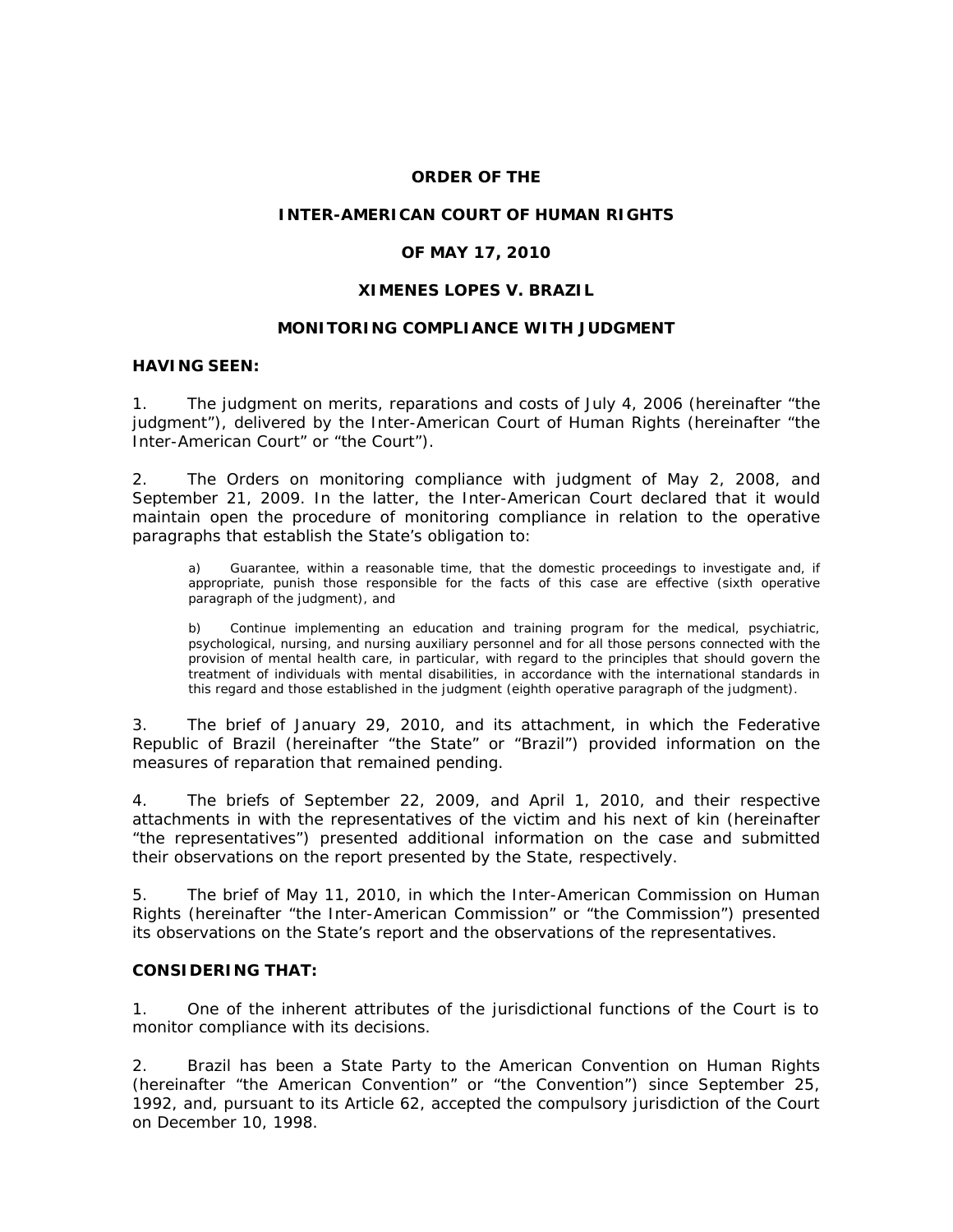3. Article 68(1) of the American Convention stipulates that "[t]he States Parties to the Convention undertake to comply with the judgment of the Court in any case to which they are parties." To this end, the State must ensure implementation at the national level of the Court's decisions in its judgments.<sup>1</sup>

4. In view of the final and non-appealable nature of the judgments of the Court, as established in Article 67 of the American Convention, the State must comply with them fully and promptly.

5. The obligation to comply with the decisions in the Court's judgments corresponds to a basic principle of the law on the international responsibility of the State, supported by international case law, according to which a State must comply with its international treaty obligations in good faith (*pacta sunt servanda)* and, as this Court has already indicated and as established in Article 27 of the 1969 Vienna Convention on the Law of Treaties, a party may not invoke the provisions of its internal law as justification for its failure to perform a treaty.<sup>2</sup> The treaty obligations of the States Parties are binding for all the powers and organs of the State.<sup>3</sup>

6. The States Parties to the Convention must ensure compliance with its provisions and their inherent effects (*effet utile*) within their respective domestic legal systems. This principle is applicable not only with regard to the substantive norms of human rights treaties (namely, those which contain provisions concerning the protected rights), but also with regard to procedural norms, such as those referring to compliance with the decisions of the Court. These obligations shall be interpreted and applied so that the protected guarantee is truly practical and effective, bearing in mind the special nature of human rights treaties.<sup>4</sup>

7. The States Parties to the Convention that have accepted the contentious jurisdiction of the Court are bound to fulfill the obligations established by the Court. This obligation includes the State's duty to inform the Court of the measures adopted to comply with the aspects ordered by the Court in the said decisions. The timely observance of the State obligation to advise the Court how it is complying with each aspect ordered by the latter is fundamental in order to assess the status of compliance with the judgment as a whole. $5$ 

<sup>1</sup> 1 *Cf. Baena Ricardo et al. v. Panama. Competence.* Judgment of November 28, 2003. Series C No. 104, para. 131; *Cesti Hurtado v. Peru. Monitoring compliance with judgment*. Order of the Inter-American Court of Human Rights of February 4, 2010, third considering paragraph, and *El Amparo v. Venezuela. Monitoring compliance with judgment*. Order of the Inter-American Court of Human Rights of February 4, 2010, third considering paragraph.

<sup>2</sup> *Cf. International Responsibility for the Promulgation and Enforcement of Laws in Violation of the Convention (Arts. 1 and 2 of the American Convention on Human Rights).* Advisory Opinion OC-14/94 of December 9, 1994. Series A No. 14, para. 35; *Cesti Hurtado v. Peru, supra* note 1, fifth considering paragraph, and *El Amparo v. Venezuela, supra* note 1, fifth considering paragraph.

<sup>3</sup> *Cf. Castillo Petruzzi et al. v. Peru. Monitoring compliance with judgment*. Order of the Inter-American Court of Human Rights of November 17, 1999. Series C No. 59, third considering paragraph; *El Amparo v. Venezuela, supra* note 1, fifth considering paragraph, and *Serrano Cruz Sisters v. El Salvador*. *Monitoring compliance with judgment*. Order of the Inter-American Court of Human Rights of February 3, 2010, fifth considering paragraph.

<sup>4</sup> *Cf. Ivcher Bronstein v. Peru. Competence.* Judgment of September 24, 1999. Series C No. 54, para. 37; *Cesti Hurtado v. Peru, supra* note 1, sixth considering paragraph, and *El Amparo v. Venezuela, supra*  note 1, sixth considering paragraph.

<sup>5</sup> *Cf. "Five Pensioners" v. Peru. Monitoring compliance with judgment*. Order of the Inter-American Court of Human Rights of November 17, 2004, fifth considering paragraph; *García Prieto et al. v. El Salvador. Monitoring compliance with judgment*. Order of the Inter-American Court of Human Rights of February 3, 2010, fifth considering paragraph, and *Ivcher Bronstein v. Peru. Monitoring compliance with*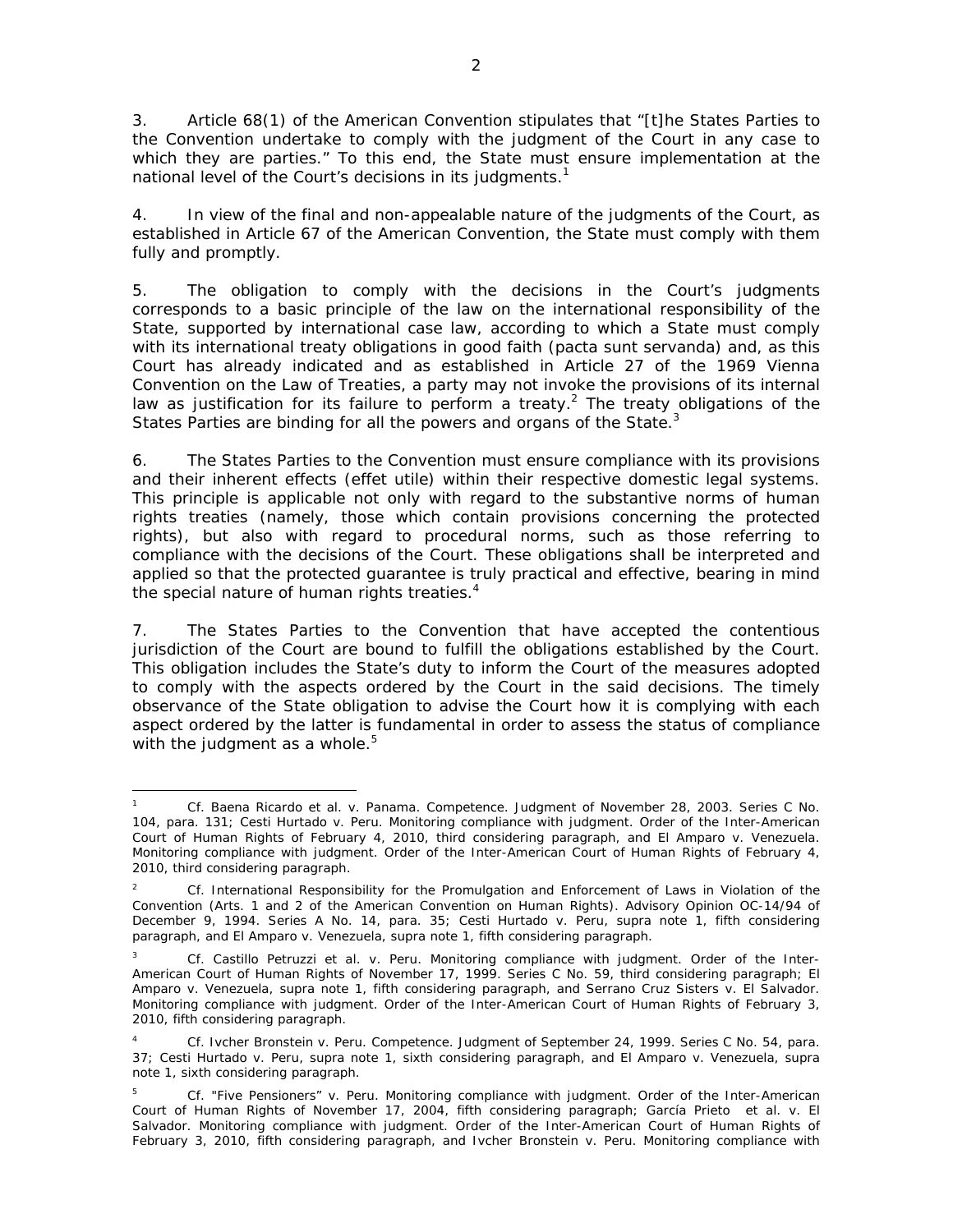8. Regarding the obligation to ensure that the domestic proceedings to investigate and, if appropriate, punish those responsible for the facts of this case are effective (*sixth operative paragraph of the judgment*), the State advised that, on October 7, 2009, members of the *Advocacia-General de la Unión* (AGU), and representatives of the Ministry of Foreign Affairs (MFA), the Ministry of Health, and the Special Human Rights Secretariat of the Presidency of the Republic (SEDH) held meetings with the representatives in order to discuss compliance with the judgment. On December 7, 2009, the representatives of AGU and MFA met with the authorities of the Judiciary and the Public Prosecutor's office of the state of Ceará in charge of the judicial proceedings relating to the instant case in order to discuss the need to comply with the judgment. Furthermore, Brazil recalled that, on June 29, 2009, the Third Court of the District of Sobral, Ceará, delivered a judgment sentencing the accused in Criminal Action No. 2000.0172.9186-1, regarding the facts of this case. A remedy (*recurso en sentido estricto*) and an appeal (*recurso de apelación*) were subsequently filed; consequently, the criminal action is currently being examined by the Court of Justice of the state of Ceará (TJ-CE). The State added that deliberation of the remedy was included on the agenda for the decision of the TJ-CE and that, when the remedy has been decided, the appeal that was filed will also be included on the said court's agenda.

9. The representatives confirmed the information provided by the State concerning the meeting held on October 7, 2009. In addition, they recalled that, almost 11 years after the victim's death, no final judgment has been delivered in the legal actions relating to the facts of the instant case. Although they acknowledged the State's current efforts to discuss full compliance with this operative paragraph with them, and also to follow up on the measures together with the competent authorities of the state de Ceará, the representatives emphasized that this obligation had only been partially fulfilled.

10. The Commission observed that there had been some "progress in the criminal proceedings and the delivery of judgment in first instance"; nevertheless, "it was [still] awaiting updated information on the outcome of the pending remedies, the culmination of both proceedings, and the execution of the judgments."

11. The Inter-American Court appreciates the different measures taken by the State to further the criminal proceedings in relation to the death of Damião Ximenes Lopes, so as to ensure that they are decided as quickly as possible. Similarly, it considers that the meeting held on October 7, 2009, between the State authorities and the representatives (*supra* considering paragraphs 8 and 9) in order to discuss, *inter alia*, the advance in the domestic proceedings to investigate and, if appropriate, punish those responsible for the facts, was a positive step.

12. Nevertheless, the Court observes that, despite the delivery of the said criminal judgment, this ruling is not final. According to the information provided by the State and confirmed by the representatives, the remedies filed are pending deliberation by the Court of Justice of the state of Ceará. In this regard, Brazil advised that one of them, the remedy, had already been included on the agenda of the said court and would be decided at the beginning of the year. Accordingly, in its next report, Brazil

<u>.</u>

\*

\* \*

*judgment*. Order of the Inter-American Court of Human Rights of November 24, 2009, seventh considering paragraph.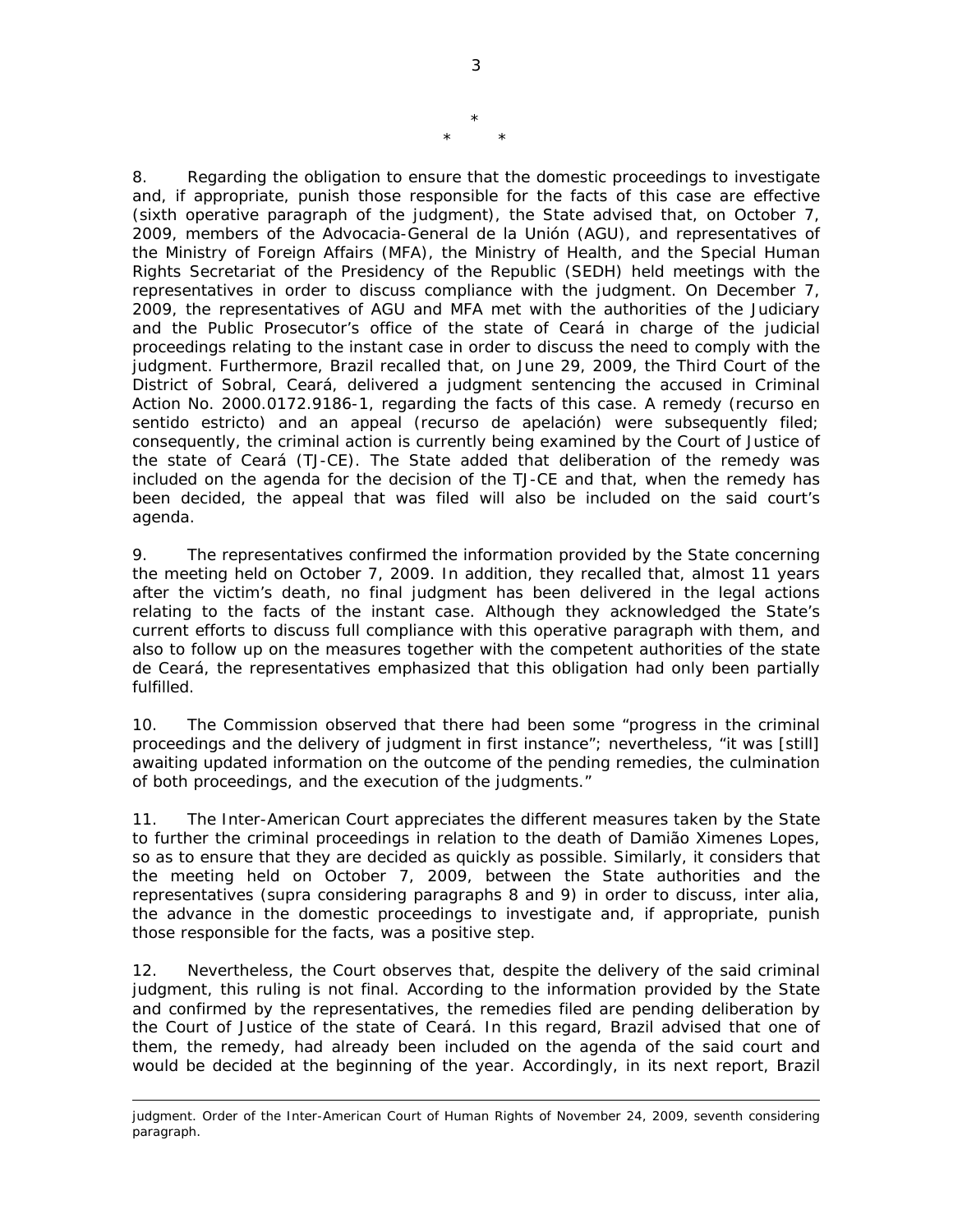should present detailed updated information on the status of the said criminal action; in particular, on any progress in decisions concerning the said remedies.

> \* \* \*

13. Regarding the obligation to continue implementing an education and training program for all those who provide mental health care; particularly on the principles that should govern the treatment of individuals suffering from mental disabilities in accordance with the relevant international standards and those established in the judgment (*eighth operative paragraph of the judgment*), the State reiterated information presented in previous briefs and submitted a chronological account of the measures it has taken since 2002 to train mental health professionals. In this regard, among other measures, it referred again to the National Policy of Permanent Health Care Education (PNEPS), to the *Universidad Abierta del Sistema Único de Salud* [Open University of the Single Health Care System] and to the Emergency Plan to Expand Access to Prevention of and Attention to problems arising from Alcohol and other Drugs. It added that the Ministry of Health is seeking to stimulate the measures it considers priority by means of norms and financial resources, and is working to expand the offer of mental health care training under the Ministry's permanent education policy. Accordingly, the State had prepared a list of the universities that offer courses in the area of mental health care and that could offer distance courses; defined the content required to train professionals who work in the area of public health; provided technical support and incentives for the authorities of the federated states and the municipalities to prioritize training in mental health in their respective permanent education plans, and proceeded to analyze the offer and the need to expand medical residency programs, selecting psychiatry as a priority area. Furthermore, it indicated that, during 2009, it had implemented the Pro *Residencia* program and launched an invitation to support medical residency programs, above all in the North, Northeast and West Central regions of the country; it had defined and delivered to the federated states the financial resources for the PNEPS, regulated and supported other courses of Multi-professional Residency in the health sector (RMS) and created the National Program of RMS Grants, among other actions.

14. Regarding "the length, frequency, and number of participants in the said activities," the State indicated that, in general, "the training courses and events are offered on an annual basis and their minimum length responds to the method employed." The length of specialization courses is 360 hours; advanced training courses, 120 hours, and refresher courses, 40 hours. In addition, it advised that "20 specialization courses on mental health care had been held for 838 professionals, corresponding to an investment of R\$15,320,379.47 (fifteen million three hundred and twenty thousand three hundred and seventy-nine reales and forty-seven cents)." It also indicated that, from 2002 to 2008, the permanent training program related to reform of the area of psychiatry trained 9,112 professionals from different Brazilian states. Regarding the obligatory nature of training, it underscored that decentralization is one of the guiding principles of the Single Health Care System (SUS); on this basis, the states and municipalities have autonomy to define measures relating to health care, in line with their needs and particularities, and this includes the implementation of training courses for professionals who are part of the psycho-social attention network. Based on the foregoing, the State asked the Court to declare that the obligation to continue implementing education and training programs for professionals working in the area of mental health care had been fulfilled.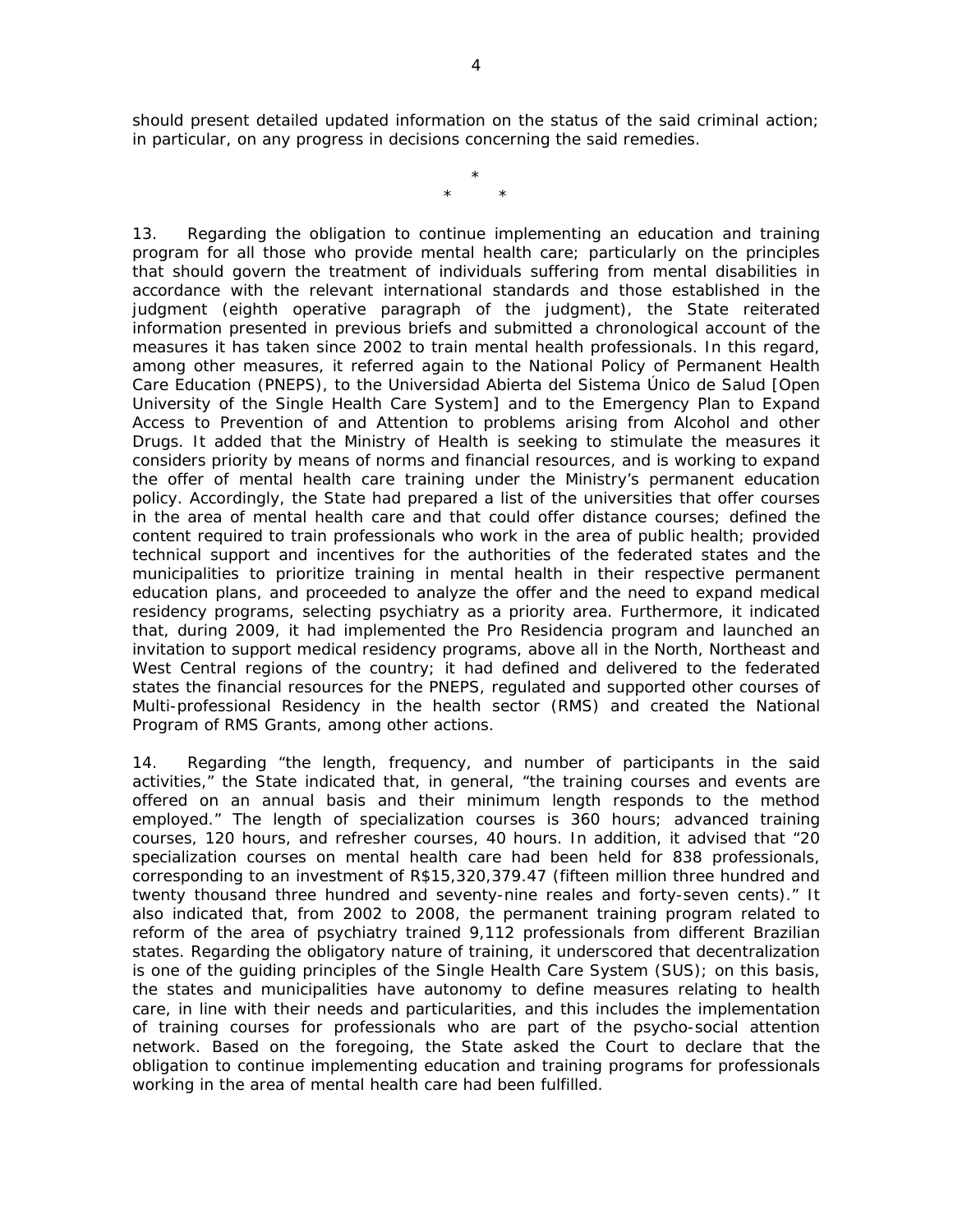15. The representatives appreciated the mental health care training policies incorporated into the actions of the program to reform of the area of psychiatry. Nevertheless, they stated that these actions were insufficient and did not prevent the repetition of human rights violations in institutions providing attention to people with mental disorders; particularly, in private institutions attached to the SUS. In addition, they indicated that the State: (i) had repeated information that was prior to the judgment, which is not the purpose of the obligation established in the eighth operative paragraph, and (ii) had not provided detailed information on the training courses relating to the purpose of the said operative paragraph. In this regard, they stated that it was essential to know the profession, place of work, and function performed by those who had received the training. They also argued that much of the training mentioned by the State referred to employees working in the extra-hospital network, in the Psycho-social Attention Centers (CAPS) and in other services available in the country. However, they indicated that, according to data from the Health Ministry, there are still 35,426 posts in psychiatric hospitals attached to the SUS.

16. The Inter-American Commission observed that, despite "its acknowledgement regarding the State policy concerning the public policies and programs required to ensure respect for the human rights of those with mental disabilities," the State has still not forwarded the information it was asked to provide in the twentieth considering paragraph of the Order of the Court of September 21, 2009. Specifically, the Commission reiterated that it "considers it necessary to have sufficient information on the education and training programs for the medical, psychiatric, psychological, nursing, nursing auxiliary and all other persons connected with mental health care, the progress made in its implementation, and its relationship with the reparations ordered in the judgment."

17. The Court considered it appropriate to recall that this stage of monitoring compliance concerns the State's obligation, following notification of the judgment, to continue implementing an education and training program for all those person connect to mental health care; in particular, on the principles that should govern the treatment of those who suffer from mental disabilities according to the relevant international standards and those established in the judgment.<sup>6</sup>

18. In its Orders on monitoring compliance of May 2, 2008, and September 21, 2009, the Court asked the State that, of all the existing training activities in the area of mental health care, it restrict itself to providing information on those specific training initiatives whose content related to the matter determined in the judgment, and on the implications of the said initiatives for the beneficiary personnel.<sup>7</sup> Furthermore, the Court also asked that the information should refer, in particular, to the training of personnel working in the area of mental health care in institutions of the same nature as the one in which the violation occurred in this case; namely, in psychiatric hospitals.<sup>8</sup>

19. The Inter-American Court takes note of the different general initiatives relating to mental health care that the State has implemented, and also of the more specific

1

<sup>6</sup> *Cf. Ximenes Lopes v. Brazil*. *Monitoring compliance with judgment.* Order of the Inter-American Court of Human Rights of September 21, 2009, eighteenth considering paragraph.

<sup>7</sup> *Cf. Ximenes Lopes v. Brazil*. *Monitoring compliance with judgment.* Order of the Inter-American Court of Human Rights of May 2, 2008, twentieth considering paragraph, and Case of *Ximenes Lopes v. Brazil, supra*  note 6, twentieth considering paragraph.

<sup>8</sup> *Cf. Case of Ximenes Lopes, supra* note 7, nineteenth considering paragraph, and *Case of Ximenes Lopes, supra* note 6, twentieth considering paragraph.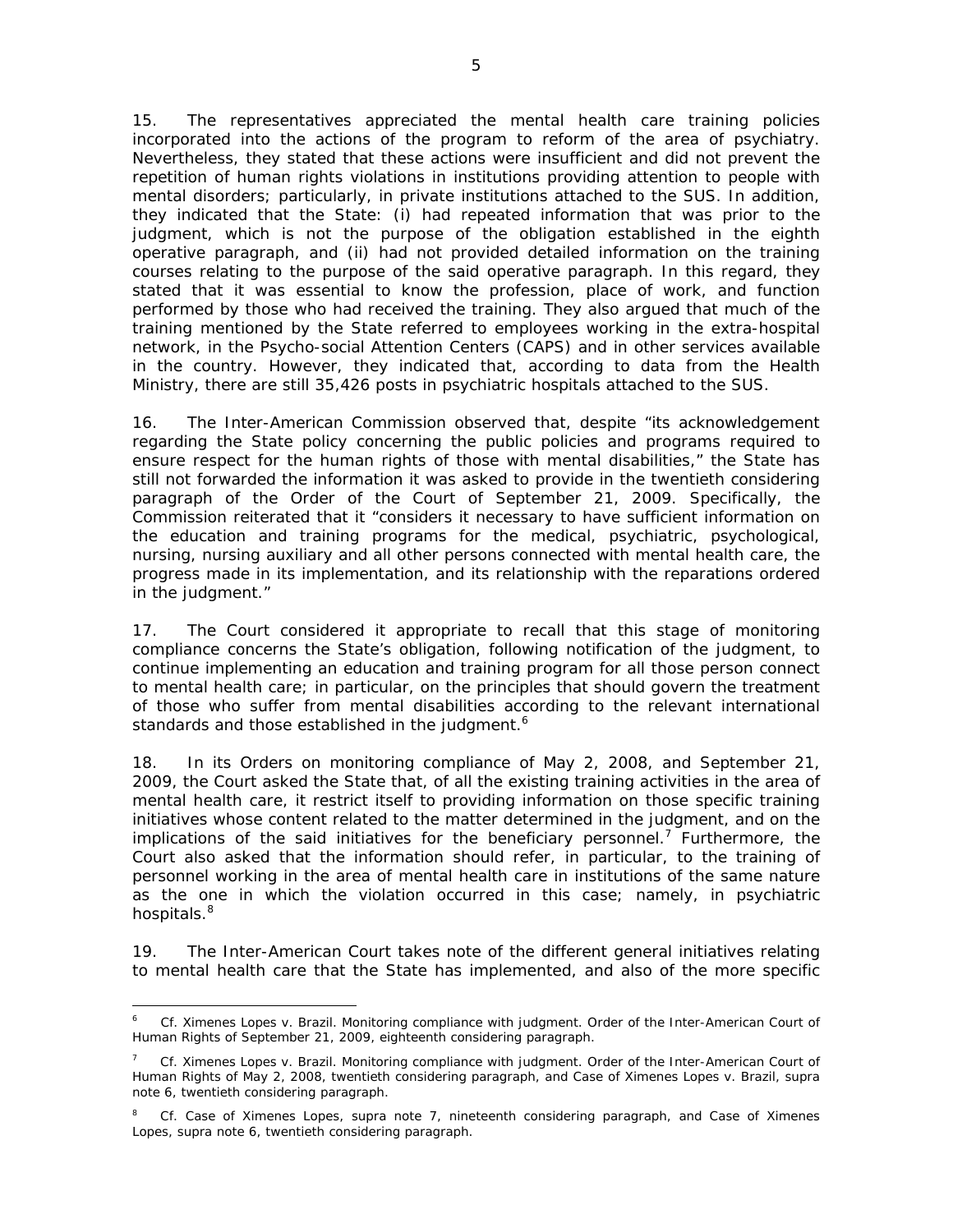information provided by the State in its latest report. Nevertheless, the State has not forwarded the requested information which would allow the Court to evaluate how "the principles, which should regulate the treatment of those who suffer from mental disabilities according to the relevant international standards and those established in the […] judgment," have been included in the program of courses and other training activities on mental health care that have been implemented. Furthermore, even though Brazil mentioned, in general, that different specialization courses in mental health care had been offered that had benefited more than 800 professionals, the State did not specify the content or when the said courses where given; it did not detail the number of advanced and refresher courses offered following the judgment, or the content or the number of professionals who had benefited from them; in addition, it did not specify how many of them work in psychiatric institution with characteristics similar to those of the Guararapes Rest Home (*Casa de Reposo)*.

20. Consequently, in order to evaluate how these or other activities are adapted to the measure of reparation ordered in the judgment, the Court reiterates that, in its next report, the State must refer only and specifically to: (i) the training activities, of different levels, implemented following the judgment, and addressed at personnel connected to mental health care in institutions of the same nature as the Guararapes Rest Home (*supra* considering paragraph 18), whose the content refers to the principles that should regulate the treatment of those who suffer from mental disabilities, in accordance with the relevant international standards and those established in the  $\left[\ldots\right]$  judgment,<sup>"9</sup> and (ii) the number of participants in these activities.

# **THEREFORE,**

# **THE INTER-AMERICAN COURT OF HUMAN RIGHTS,**

in exercise of its authority to monitor compliance with its judgments and in accordance with Articles 33, 62(1), 62(3), 65 and 68(1) of the American Convention on Human Rights, 25(1) and 30 of its Statute, and 69 of its Rules of Procedure,<sup>10</sup>

# **DECLARES THAT:**

1

1. As indicated in the twelfth and twentieth considering paragraphs of this Order, the Court will keep open the procedure of monitoring compliance with the points that establish the obligation of the State to:

(a) Guarantee, within a reasonable time, that the domestic proceedings to investigate and, if appropriate, punish those responsible for the facts of this case are effective (*sixth operative paragraph of the judgment*), and

(b) Continue implementing an education and training program for the medical, psychiatric, psychological, nursing, and nursing auxiliary personnel and for all those connected with providing mental health care, in particular, with regard to the principles that should govern the treatment of individuals with mental disabilities, according to the international standards in this regard and

<sup>9</sup> *Cf. Ximenes Lopes v. Brazil. Merits, reparations and costs*. Judgment of July 4, 2006. Series C No. 149, eighth operative paragraph.

<sup>&</sup>lt;sup>10</sup> The Court's Rules of Procedure approved at its eighty-fifth regular session held from November 16 to 28, 2009.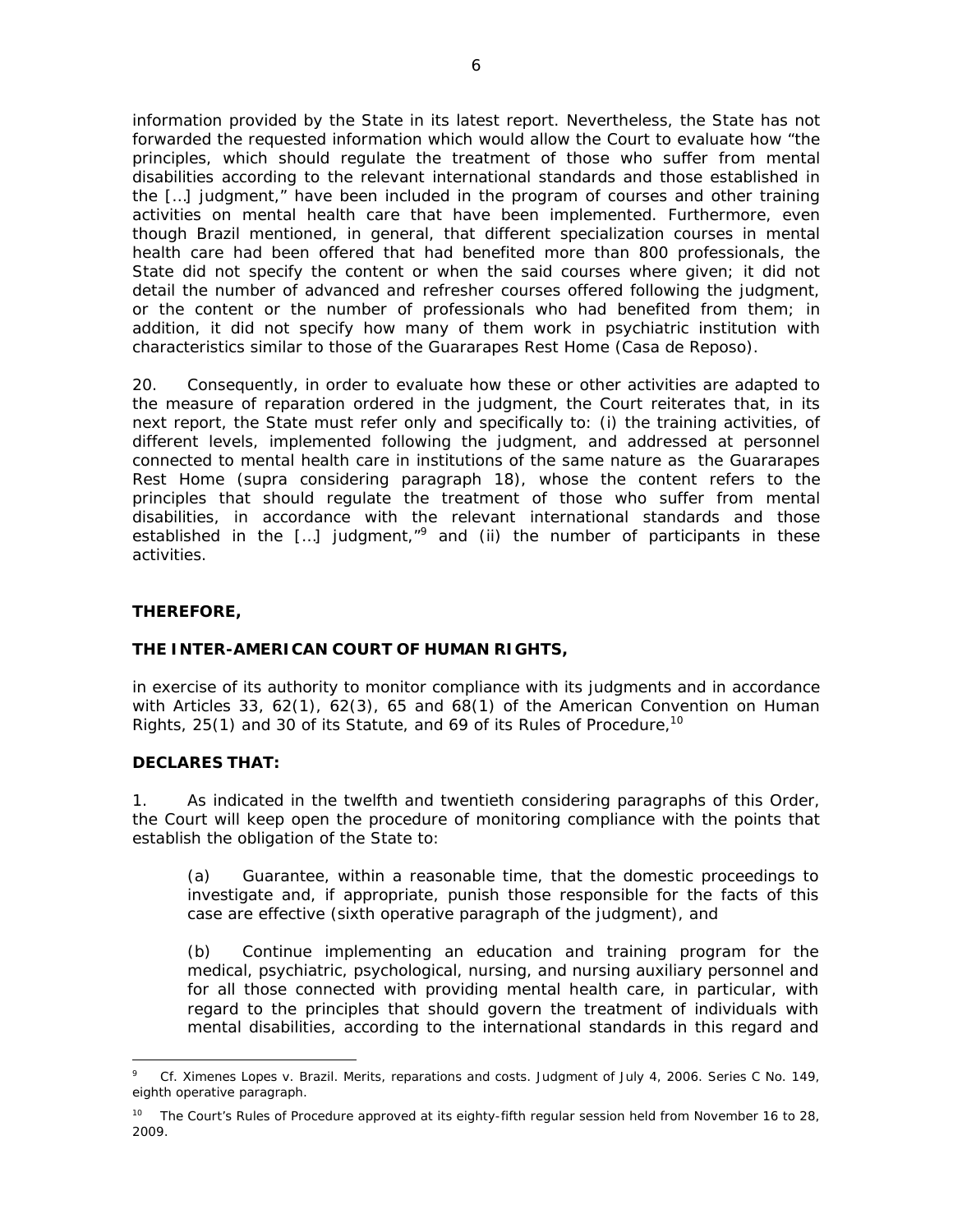those established in the judgment (*eighth operative paragraph of the judgment*).

# **AND DECIDES:**

1. To require the State to adopt all necessary measures to comply promptly and effectively with the reparations ordered in the judgment on merits, reparations and costs of July 4, 2006, that are pending, in accordance with the twelfth and twentieth considering paragraphs, and the declaratory paragraph of this Order.

2. To request the State to present to the Inter-American Court of Human Rights, by August 6, 2010, at the latest, a report indicating the measures adopted to comply with the reparations ordered by this Court that are pending, in the terms of the twelfth and twentieth considering paragraphs of this Order.

3. To request the representatives of the victim and his next of kin and the Inter-American Commission on Human Rights to present any observations they deem pertinent on the report of the State mentioned in the preceding operative paragraph, within two and four weeks, respectively, of receiving the State's report.

4. To continue monitoring the aspects pending compliance of the judgment on merits, reparations and costs of July 4, 2006.

5. To require the Secretariat to notify this order to the State, the representatives of the victim and his next of kin, and the Inter-American Commission on Human Rights.

> Diego García-Sayán President

Leonardo A. Franco Manuel E. Ventura Robles

Margarette May Macaulay **Rhadys Abreu Blondet** 

Alberto Pérez Pérez Eduardo Vio Grossi